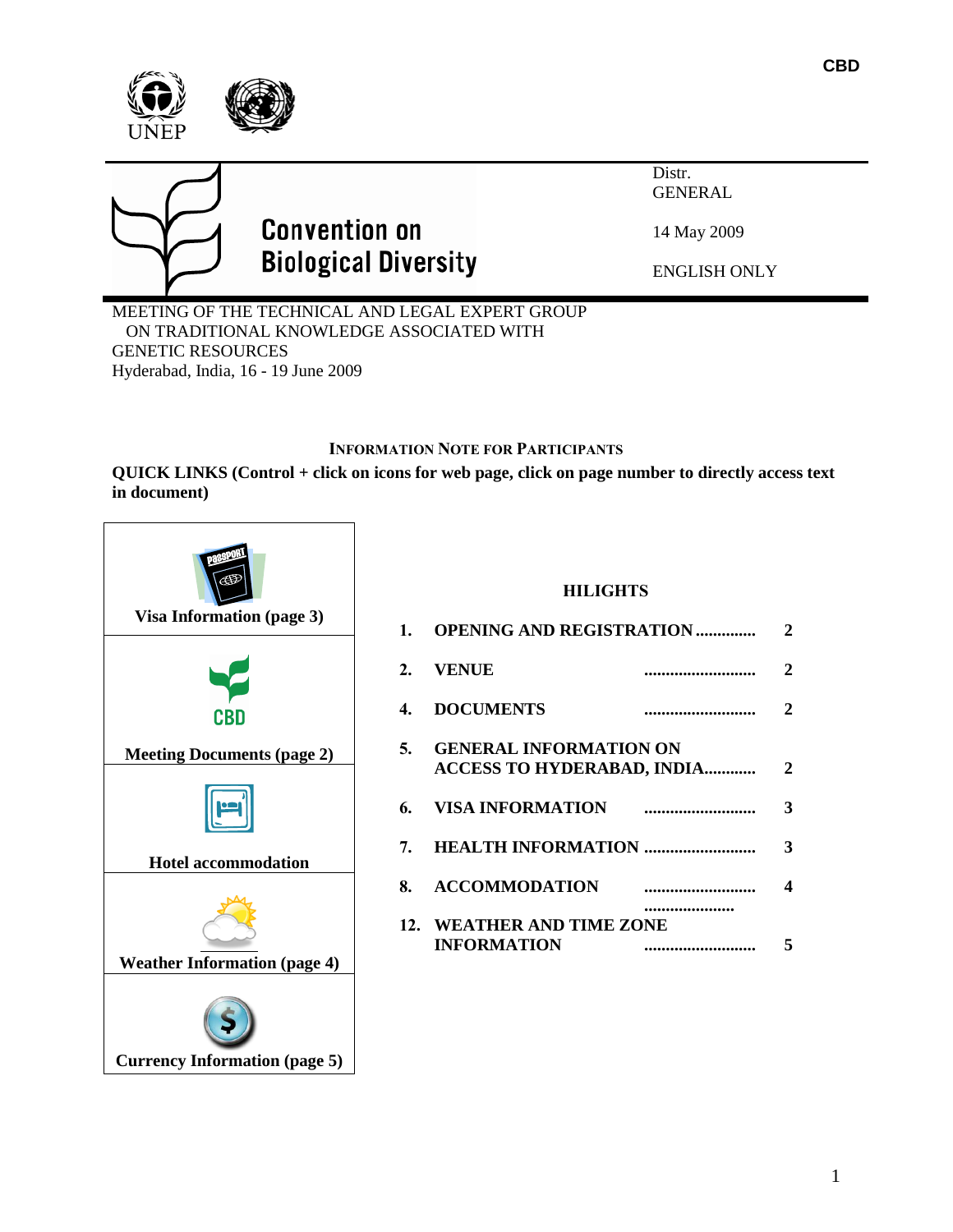#### **1. Opening and registration**

The Meeting of the Technical and Legal Expert Group on Traditional Knowledge Associated with Genetic Resources will be held in Hyderabad, India from Tuesday, 16 to Friday, 19 June 2009.

The meeting will start at 9 a.m. on Tuesday, 16 June. Registration will take place upon arrival at the "Vamshadhara Residency".

#### **2. Venue**

The meeting will be held at:

DR. Marri Chenna Reddy Human Resource Development Institute Road No 25 Jubilee hills Hyderabad Andhra Pradesh, India. Telephone: + 23 548 487; 23 543 727 or 23 543 453 Fax: + 23 548 489 or 23 543 459 Email: [fm@hrdiap.gov.in](mailto:fm@hrdiap.gov.in) Website[: http://www.hrdiap.gov.in/facilities.html](http://www.hrdiap.gov.in/facilities.html)

#### **3. Working language of the meeting**

The meeting will be held in English.

# <span id="page-1-0"></span>**4. Documents**



Participants are kindly reminded to bring their own copies of the pre-session documents for the meeting as there will be no extra copies made available on site during the meeting. Presession documents are available on the Secretariat's web site at: [https://www.cbd.int/doc/?meeting=ABSGTLE-03](https://www.cbd.int/doc/?meeting=ABSGTLE-03%20)

#### **5. General information on access to Hyderabad**



Hyderabad International Airport is about 30 KMs from the city centre and the "Dr. MCR HRD Institute", the venue of the Meeting.

Hyderabad Metropolis, is the  $5<sup>th</sup>$  largest city of India, and is one of the fastest growing cities in the World. It is a 400 year old historic city and has developed in the last 2 decades as one of the Information Technology Hubs of India. Hyderabad is well accessed by flights from all major cities of India, such as Delhi, Mumbai, Kolkata, Bengaluru and Chennai.

**It should be noted** that transportation between the airport and the meeting venue will be provided by the host country, free of charge, for all participants. In order to make the necessary arrangements, participants are kindly requested to provide their flight details (airline flight number, expected arrival and departure date and time) **no later than 8 June 2009**, to the designated focal person: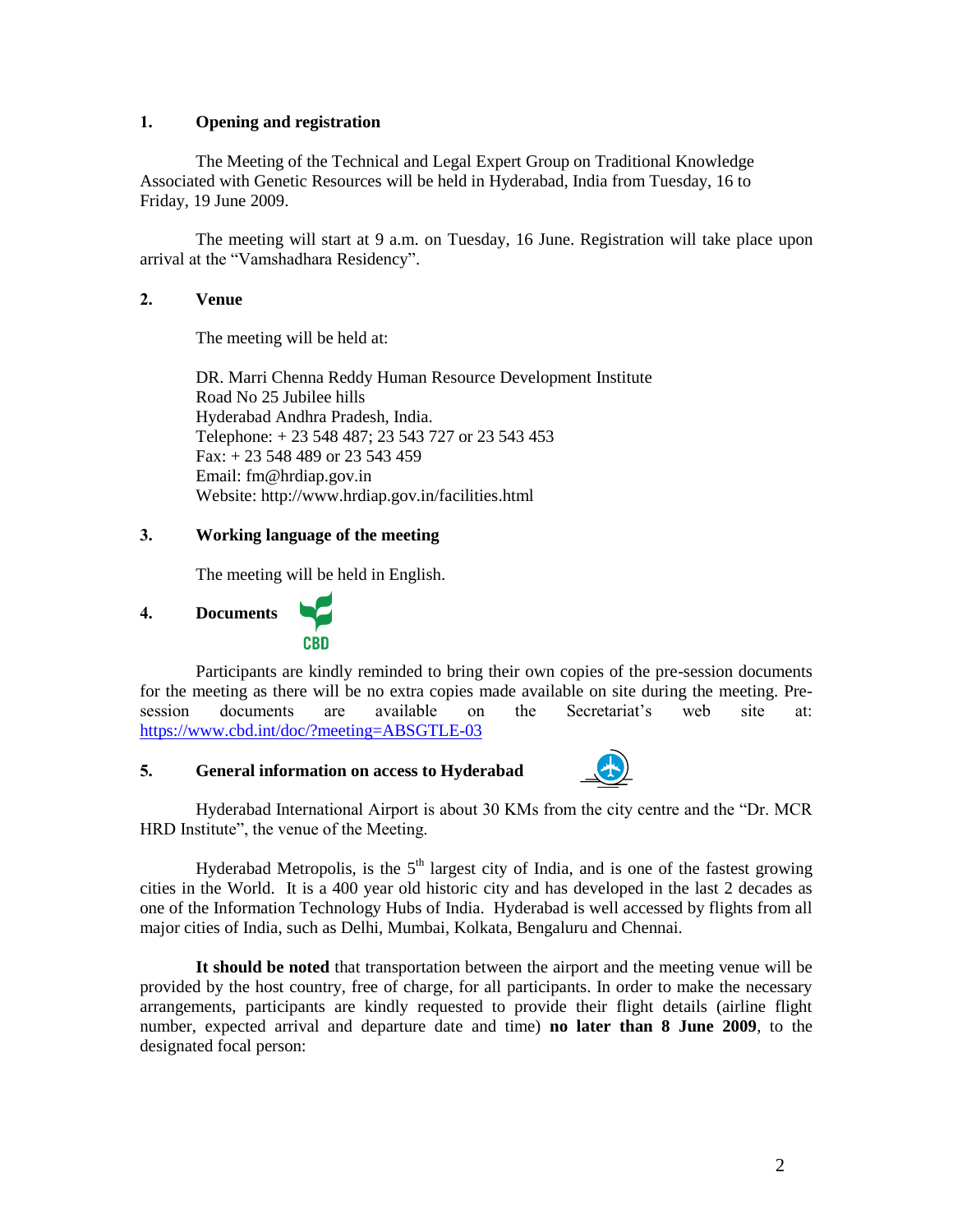Dr. G. Noah Facilities Manger DR. Marri Chenna Reddy Human Resource Development Institute Telephone: + 91 40 23 548 487 Ext 120 Mobile : + 91 9248032083 Fax: + 91 40 23 548 489 or 23 543 959 E-mail: [noah\\_drmcrhrd@yahoo.co.in](mailto:noah_drmcrhrd@yahoo.co.in)

**With a c.c**. to Ms. Gordana Dosen (gordana.dosen@cbd.int)

This information on flight details will also serve as a confirmation of your accommodation.

A help desk clearly identified will be set at the airport to guide and assist participants on arrival.

Participants who do not provide their flight details **by the 8 June deadline** will need to make their own transfer arrangements from the airport to the meeting venue. Taxis are available at the airport. The average taxi fare is INR 500 (approx.10 US\$). Luxury taxis will however charge up to INR 1200 (approx. 24 US\$). Reputed car rental agencies have their counters at the airport. A car can be hired upon arrival.

#### <span id="page-2-0"></span>**6. Visa information**

**Participants from all countries require an entry visa** for India and are strongly advised to contact the nearest Indian diplomatic or consular missions as soon as possible in order to secure the required entry visa in a timely manner, prior to departure. **It should be noted that air lines will deny boarding in the absence of a valid visa**.

A list of India's diplomatic or consular missions (abroad) and their contact details can be obtained at: [http://www.meaindia.nic.in/cgi-bin/db2www/meaxpsite/indmission.d2w/embassies.](http://www.meaindia.nic.in/cgi-bin/db2www/meaxpsite/indmission.d2w/embassies)

Information on visa requirements, including visa form is available on the website of the Ministry of External Affairs of India at: [http://passport.nic.in/.](http://passport.nic.in/)

To facilitate the issuance of visas, the CBD Secretariat will issue upon request invitation letters to be attached to the visa applications.

#### **7. Health information**

Travelers to India require vaccinations to enter the country. **Certificates of vaccination are required from travelers, who within the preceding six days**, **have been in or have passed through any country with risk of yellow fever transmission**. Several vaccinations are recommended such as Diphtheria, Hepatitis A and B, Tetanus, Typhoid, Malaria tablets and others depending on the country of origin/departure. For more information, **please consult soonest a medical professional** with regard to the vaccination requirements for your travel.

Hyderabad has several world class hospitals for treatment of all kinds of ailments. For any emergency, specialized Medicare is available at Apollo Hospitals, Care Hospitals and Nizam Institute of Medical Sciences.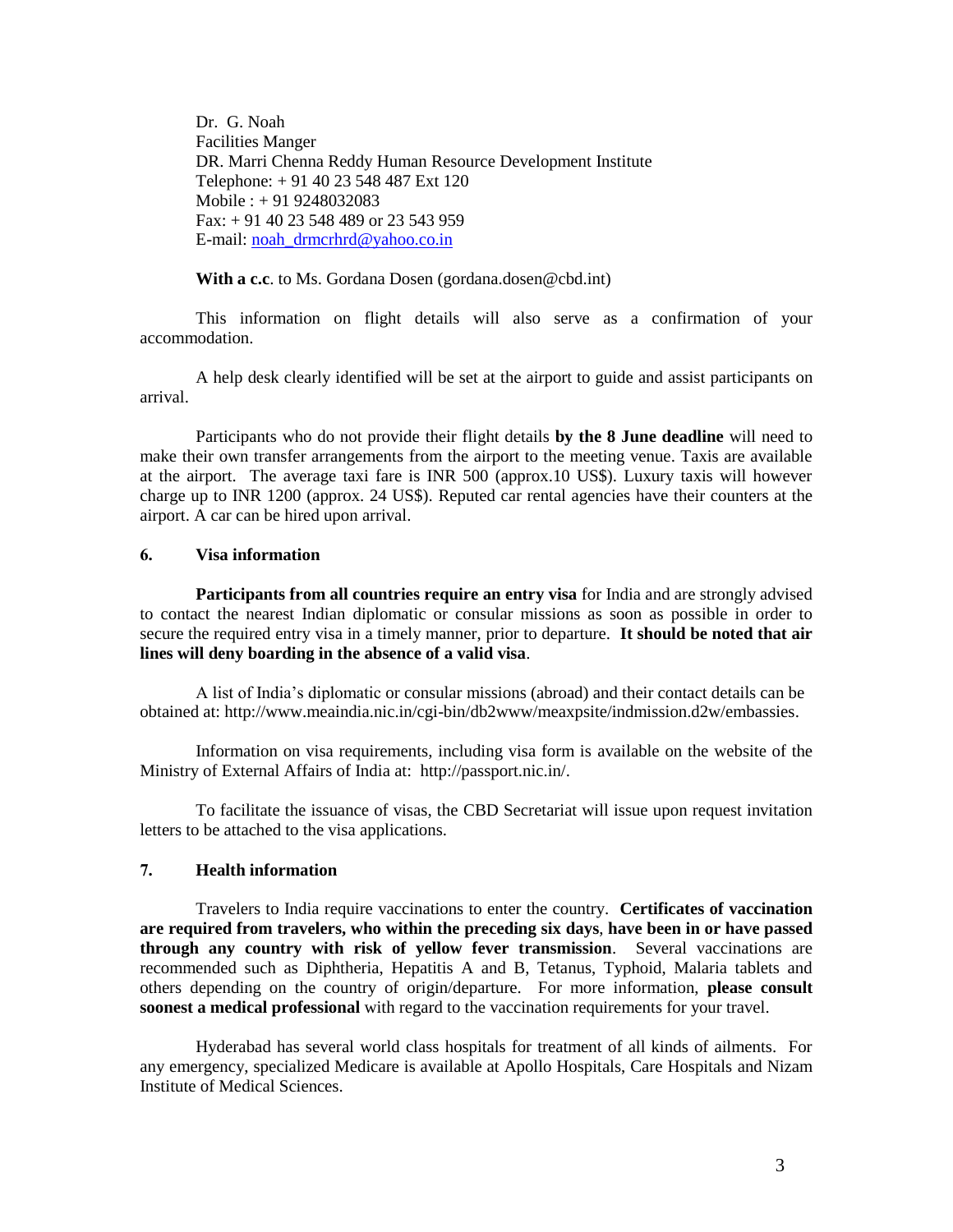### <span id="page-3-0"></span>**8. Accommodation**

A block booking has been made on behalf of all participants at Vamshadhara Residency located within the Institute. The Residency, a top class centrally air-conditioned, is about 3 minutes' walk to the meeting venue. It is surrounded by lush greenery and has full-fledged dining facilities.

The institute campus equipped with security system also offers other facilities such as gymnasium, tennis courts, shuttle badminton court and swimming pool, etc.

The cost of accommodation for a single room inclusive of breakfast is **40 US\$ per night**.

The CBD Secretariat will settle the accommodation bill on behalf of all sponsored participants. Any extra, such as Internet, telephone, bar, laundry etc. will be at their own cost and must be settled directly with the Vamshadara Residency.

The non sponsored participants should settle their accommodation bills in cash, in local currency. The Institute will arrange exchange of major foreign currencies into Indian Rupees.

For information on tourist attractions in and around Hyderabad and in the country, please go to: [www.aptourism.in](../../../../../../AppData/Local/Microsoft/Windows/Temporary%20Internet%20Files/OLKF67A/www.aptourism.in) and [http://www.indiaculture.org/,](http://www.indiaculture.org/) respectively.

#### **9. Services to participants**

In addition to the above-mentioned facilities, a cyber café to access e-mails will be provided, free of charge, within the meeting venue. A list of events scheduled during the meeting will be handed out to participants upon registration.

#### **10. Payment of the Daily Subsistence Allowances (DSA)**

The CBD Secretariat's Sponsored participants will receive a relevant portion of their DSA on the first day of the meeting.

#### **11. Official languages in India**

The official languages in India are Hindi and English. The Official language of Hyderabad, the capital city of Andhra Pradesh, is Telugu.

#### **12. Weather and time zone information**



In June, temperatures in Hyderabad usually range between a maximum of 35°C in the daytime and a minimum of 24°C at night. Current weather conditions can be found at: [http://www.worldweather.org/066/c00530.htm.](http://www.worldweather.org/066/c00530.htm)

The standard time zone will be  $GMT + 5\frac{1}{2}$  hours.